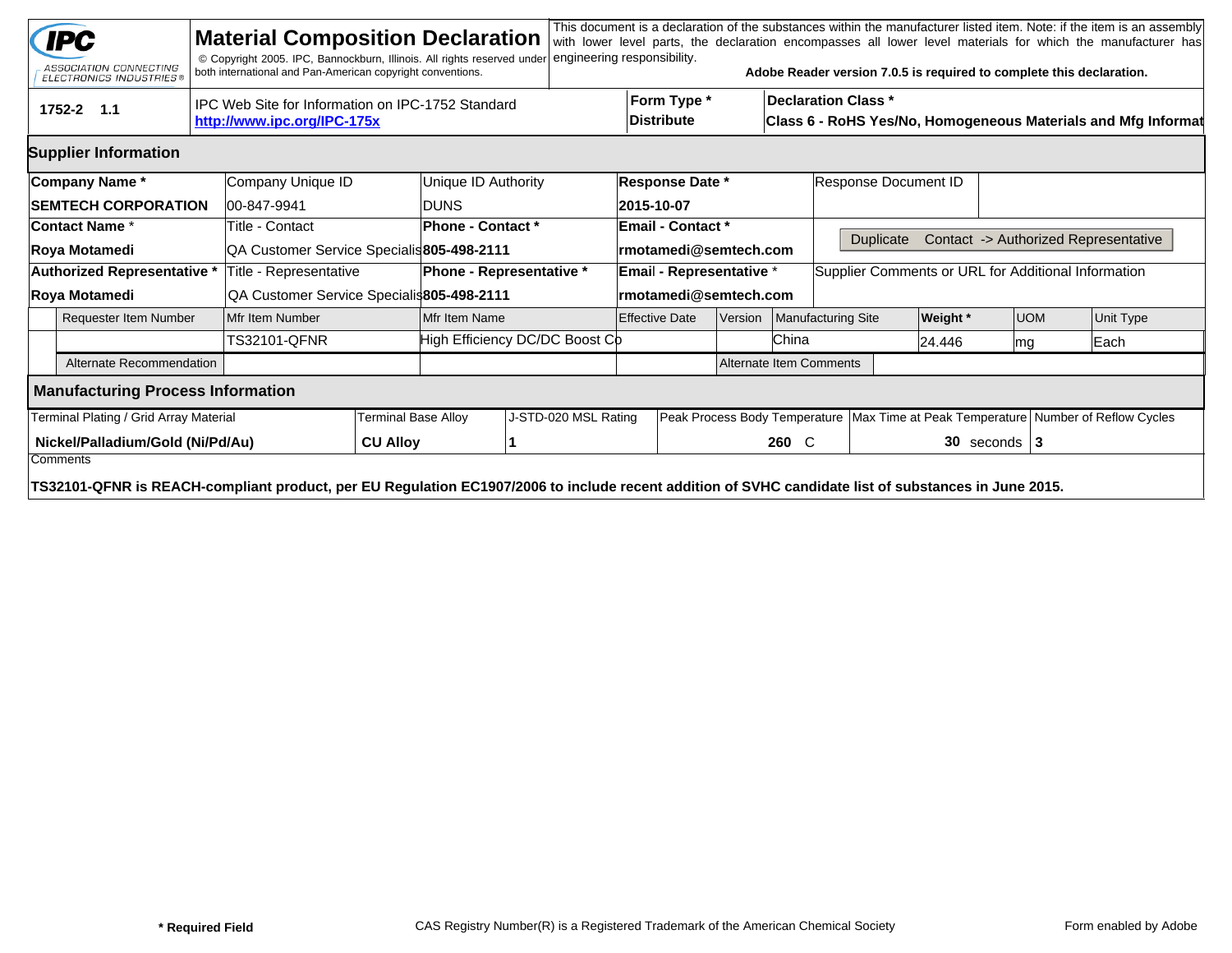| Save the fields in<br><b>Export Data</b><br>this form to a file                                                                                                                                                                                                                                                                                                                                                                                                                                                                                                                                                                                                                                                                                                                                                                                                                                                                                                                                                                                                                                                                                                                                                                                                                                                                                                                                                                                                                                                                                                                                                                                                                                                                                                                                                                                                                                                                                                                                                                                                             | Import fields from a<br>Import Data<br>file into this form                                                                                                                                                                                                                                  | Clear all of the<br>fields on this form | <b>Reset Form</b> | Lock the fields on this<br>form to prevent changes | Lock Supplier Fields |  |  |  |  |  |  |  |
|-----------------------------------------------------------------------------------------------------------------------------------------------------------------------------------------------------------------------------------------------------------------------------------------------------------------------------------------------------------------------------------------------------------------------------------------------------------------------------------------------------------------------------------------------------------------------------------------------------------------------------------------------------------------------------------------------------------------------------------------------------------------------------------------------------------------------------------------------------------------------------------------------------------------------------------------------------------------------------------------------------------------------------------------------------------------------------------------------------------------------------------------------------------------------------------------------------------------------------------------------------------------------------------------------------------------------------------------------------------------------------------------------------------------------------------------------------------------------------------------------------------------------------------------------------------------------------------------------------------------------------------------------------------------------------------------------------------------------------------------------------------------------------------------------------------------------------------------------------------------------------------------------------------------------------------------------------------------------------------------------------------------------------------------------------------------------------|---------------------------------------------------------------------------------------------------------------------------------------------------------------------------------------------------------------------------------------------------------------------------------------------|-----------------------------------------|-------------------|----------------------------------------------------|----------------------|--|--|--|--|--|--|--|
| <b>RoHS Material Composition Declaration</b>                                                                                                                                                                                                                                                                                                                                                                                                                                                                                                                                                                                                                                                                                                                                                                                                                                                                                                                                                                                                                                                                                                                                                                                                                                                                                                                                                                                                                                                                                                                                                                                                                                                                                                                                                                                                                                                                                                                                                                                                                                |                                                                                                                                                                                                                                                                                             |                                         |                   | <b>Declaration Type *</b>                          | Detailed             |  |  |  |  |  |  |  |
| <b>RoHS Directive</b><br>2002/95/EC                                                                                                                                                                                                                                                                                                                                                                                                                                                                                                                                                                                                                                                                                                                                                                                                                                                                                                                                                                                                                                                                                                                                                                                                                                                                                                                                                                                                                                                                                                                                                                                                                                                                                                                                                                                                                                                                                                                                                                                                                                         | RoHS Definition: Quantity limit of 0.1% by mass (1000 PPM) in homogeneous material for: Lead (Pb), Mercury, Hexavalent Chromium, Polybrominated Biphenyls (PBB),<br>Polybrominated Diphenyl Ethers (PBDE) and quantity limit of 0.01% by mass (100 PPM) of homogeneous material for Cadmium |                                         |                   |                                                    |                      |  |  |  |  |  |  |  |
| Please indicate whether any homogeneous material (as defined by the RoHS Directive, EU 2002/95/EC and implemented by the laws of the European Union member states) of the part identified on this form contains lead, mercury,<br>chromium, polybrominated biphenyls and/or polybrominated diphenyl ethers (each a ?RoHS restricted substance?) in excess of the applicable quantity limit identified above. If a homogeneous material within the part contains<br>excess of an applicable quantity limit, please indicate below which, if any, RoHS exemption you believe may apply. If the part is an assembly with lower level components, the declaration shall encompass all such components<br>gathered the information it provides in this form using appropriate methods to ensure its accuracy and that such information is true and correct to the best of its knowledge and belief, as of the date that Supplier complet<br>Company will rely on this certification in determining the compliance of its products with European Union member state laws that implement the RoHS Directive. Company acknowledges that Supplier may have relied on informati<br>completing this form, and that Supplier may not have independently verified such information. However, in situations where Supplier has not independently verified information provided by others, Supplier agrees that, at a<br>certifications regarding their contributions to the part, and those certifications are at least as comprehensive as the certification in this paragraph. If the Company and the Supplier enter into a written agreement with r<br>conditions of that agreement, including any warranty rights and/or remedies provided as part of that agreement, will be the sole and exclusive source of the Supplier?s liability and the Company?s remedies for issues that a<br>provides in this form. In the absence of such written agreement, the warranty rights and/or remedies of Supplier's Standard Terms and Conditions of Sale applicable to such part shall apply. |                                                                                                                                                                                                                                                                                             |                                         |                   |                                                    |                      |  |  |  |  |  |  |  |
| <b>RoHS Declaration *</b>                                                                                                                                                                                                                                                                                                                                                                                                                                                                                                                                                                                                                                                                                                                                                                                                                                                                                                                                                                                                                                                                                                                                                                                                                                                                                                                                                                                                                                                                                                                                                                                                                                                                                                                                                                                                                                                                                                                                                                                                                                                   | - Item(s) does not contain RoHS restricted substances per the definition above                                                                                                                                                                                                              |                                         |                   | Supplier Acceptance * Accepted                     |                      |  |  |  |  |  |  |  |
| above and choose all applicable exemptions.                                                                                                                                                                                                                                                                                                                                                                                                                                                                                                                                                                                                                                                                                                                                                                                                                                                                                                                                                                                                                                                                                                                                                                                                                                                                                                                                                                                                                                                                                                                                                                                                                                                                                                                                                                                                                                                                                                                                                                                                                                 | Exemptions: If the declared item does not contain RoHS restricted substances per the definition above except for defined RoHS exemptions, then select the corresponding response in the RoHS Declaration                                                                                    |                                         |                   |                                                    |                      |  |  |  |  |  |  |  |
| <b>Declaration Signature</b>                                                                                                                                                                                                                                                                                                                                                                                                                                                                                                                                                                                                                                                                                                                                                                                                                                                                                                                                                                                                                                                                                                                                                                                                                                                                                                                                                                                                                                                                                                                                                                                                                                                                                                                                                                                                                                                                                                                                                                                                                                                |                                                                                                                                                                                                                                                                                             |                                         |                   |                                                    |                      |  |  |  |  |  |  |  |
|                                                                                                                                                                                                                                                                                                                                                                                                                                                                                                                                                                                                                                                                                                                                                                                                                                                                                                                                                                                                                                                                                                                                                                                                                                                                                                                                                                                                                                                                                                                                                                                                                                                                                                                                                                                                                                                                                                                                                                                                                                                                             | Instructions: Complete all of the required fields on all pages of this form. Select the "Accepted" on the Supplier Acceptance drop-down. This will display the signature area. Digitally sign                                                                                               |                                         |                   |                                                    |                      |  |  |  |  |  |  |  |

 $Supplier$  Digital Signature  $|{\sf Roya}$  Motamedi Digital  $\frac{Supplement}{\text{Doisson}}$ 

DN: cn=Roya Motamedi, o=Semtech Corporation, ou=QA, email=rmotamedi@semtech.com, c=US Date: 2015.10.07 10:58:42 -07'00'

the declaration (if required by the Requester) and click on Submit Form to have the form returned to the Requester.